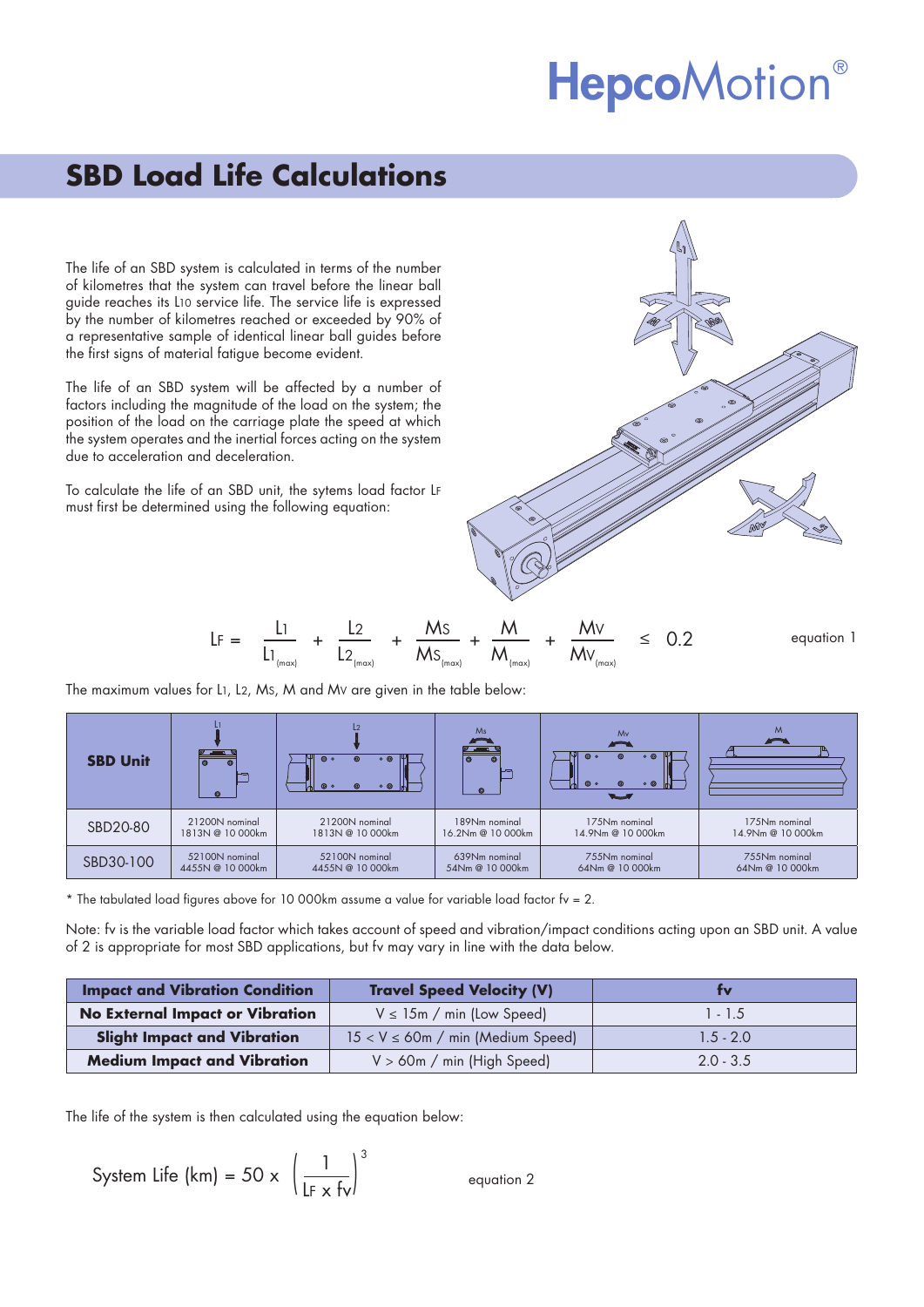#### **Example 1**

An SBD20-80 unit is used in an application where it moves a mass of 150kg up and down its length. The system accelerates slowly and moves at an average speed 0.5m/s, thus inertial forces can be ignored. The system operates on a 75% duty cycle for 40 hours per week. The mass is positioned centrally on the carriage – see image.



L1 is therefore the only force acting on the SBD unit, L1 =  $150\text{kg} \times 9.81 \text{m/s}^2 = 1471.5 \text{N}$ . Entering values into equation 1 gives:

$$
LF = \frac{1471.5}{21200} = 0.0694
$$

Substituting LF into equation 2 and assuming  $fv = 2$  gives the linear life of the system:

System Life (km) = 50 x 
$$
\left(\frac{1}{0.0694 \times 2}\right)^3
$$
 = 18700km

To calculate the life of the system in years we firstly need to calculate the number of kilometers travelled per week: Distance / week  $(km) = \frac{0.75}{duty\ cycle} \times 40hrs \times 3600s \times 0.5m/s = 54km/week$ Therefore the system life can be calculated in number of weeks:

System Life = 
$$
\frac{18700 \text{ km}}{54 \text{ km}} = 346 \text{ weeks} \approx 6.6 \text{ years}
$$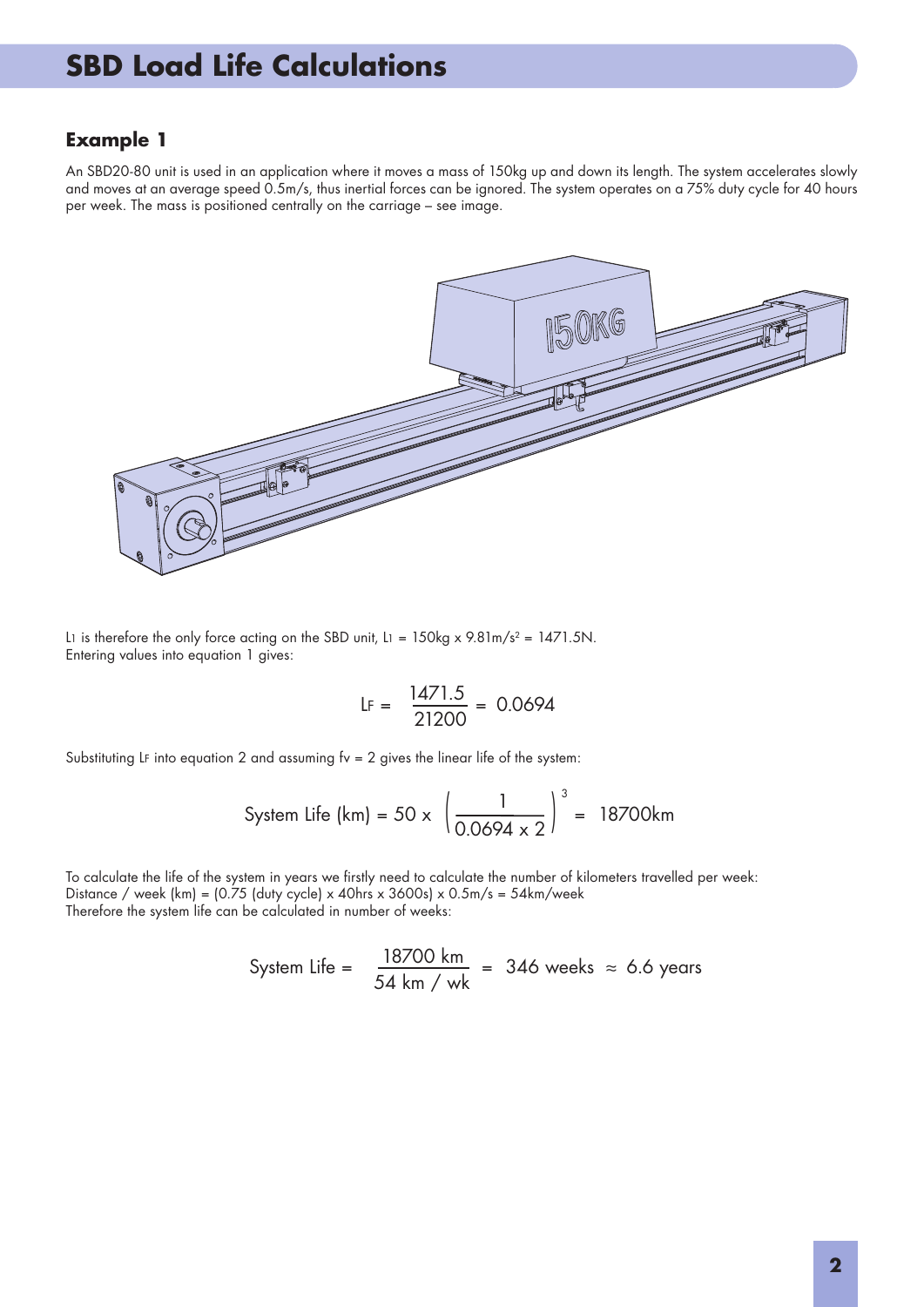#### **Example 2**

An SBD30-100 unit is used in an application where it moves a mass of 40kg up and down its length. The system accelerates slowly and moves at an average speed of 0.2m/s, thus inertial forces can be ignored. The system runs on a 50% duty cycle for 40 hours per week. The mass is offset from the centre of the carriage. The figure below shows the position of the centre of mass relative to the centre of the carriage.



In this case there are components of L1, M and MS acting on the system:

 $L_1 = 40 \text{kg} \times 9.81 \text{m/s}^2 = 392.4 \text{N}$   $M = 0.1 \text{m} \times 40 \text{kg} \times 9.81 \text{m/s}^2 = 39.2 \text{N} \text{m}$   $Ms = 0.1 \text{m} \times 40 \text{kg} \times 9.81 \text{m/s}^2 = 39.2 \text{N} \text{m}$ 

Entering these values into equation 1 along with the maximum values given in the table gives:

$$
LF = \frac{392.4}{52100} + \frac{39.2}{639} + \frac{39.2}{755} = 0.1208
$$

Substituting LF into equation 2 and assuming  $fv = 1.5$  gives the linear life of the system:

System Life (km) = 50 x 
$$
\left(\frac{1}{0.1208 \times 1.5}\right)^3
$$
 = 8404km

To calculate the life of the system in years we firstly need to calculate the number of kilometres travelled per week: Distance / week  $(km) = \{0.5 \text{ (duty cycle)} \times 40\text{ hrs} \times 3600\text{s} \} \times 0.2\text{m/s} = 14.4\text{km/week}$ Therefore the system life can be calculated in number of weeks:

System Life = 
$$
\frac{8404 \text{ km}}{14.4 \text{ km/wk}} = 583.6 \text{ weeks} \approx 11.2 \text{ years}
$$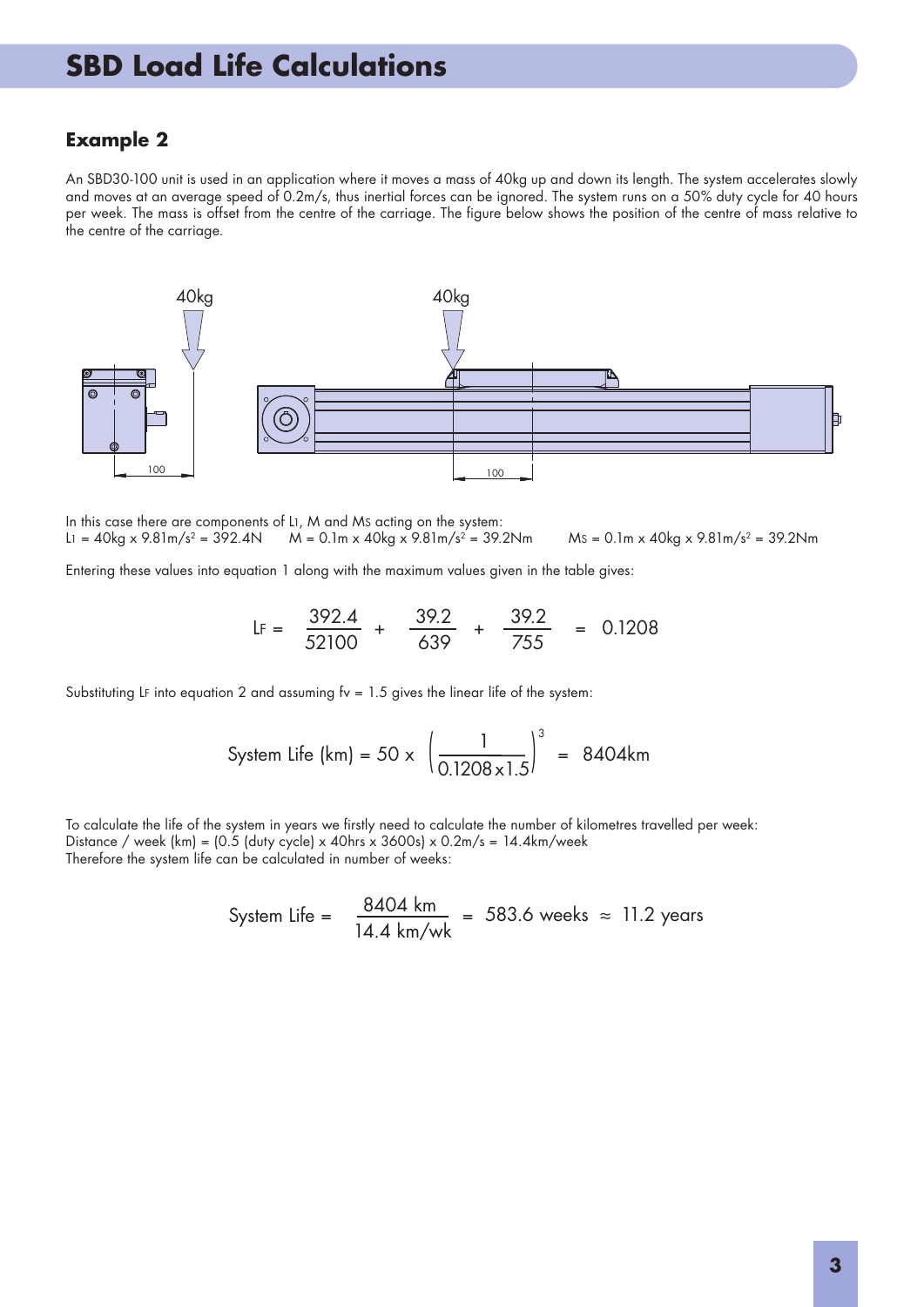

An SBD30-100 unit is used in an application where a mass of 50kg is moved up and down its length over a 4m stroke. The mass is positioned centrally on the carriage with its centre of mass 0.150m above the top of the carriage plate, which in turn is 0.065m above the centre of the linear ball guide, which is the point through which the moment acts – see figure above. The mass is accelerated at a rate of 2m/s2 for a distance of 1m it then travels at a constant speed of 2m/s for a distance of 2m then decelerates to a stop at a rate of  $2m/s^2$  in the final meter of the stroke. The return stroke follows the same sequence of movement. The system operates on a 60% duty cycle for 150 hours per week.

In this case inertial forces cannot be ignored since the acceleration rates are significant. During the acceleration and deceleration phases on the stroke moment loads act on the carriage. To enable the effect this has on the life on the system, the time fraction for the acceleration and deceleration phases must first be calculated. The time spent accelerating in a given stroke is calculated using the following equation of motion:

$$
v = u + at
$$

Where 'v' is final velocity, 'u' is initial velocity, 'a' is acceleration and 't' is time. Rearranging the above equation and substituting values gives:

$$
t = \frac{v - u}{\alpha} = \frac{2m/s - 0m/s}{2m/s^2} = 1s
$$

Since the deceleration rate is also  $2m/s^2$  the time taken to slow the carriage from  $2m/s$  to rest is also 1s. The time spent at constant velocity is 1s for every stroke, since the carriage travels 2m at 2m/s. The total time for each stroke is therefore 3s and the time spent is each phase of the stroke is as follows; accelerating = 33.3% of the total stroke time, constant velocity = 33.3% of the total stroke time, and decelerating = 33.3% of the total stroke time.

During the acceleration and deceleration phases of the stroke L1 and M loads act on the system:

$$
L1 = 50 \text{kg} \times 9.81 \text{m/s}^2 = 490.5 \text{N}
$$
\n
$$
M = \{0.15 \text{m} + 0.0665 \text{m}\} \times 50 \text{kg} \times 2 \text{m/s}^2 \approx 21.65 \text{Nm}
$$

During the constant velocity phase of the stoke only the L1 load acts on the system. Since the load factor LF will be varying during the stroke it will need to be calculated for each phase of the stroke, since the acceleration and deceleration rates are the same the LF factor will be the same for those times.